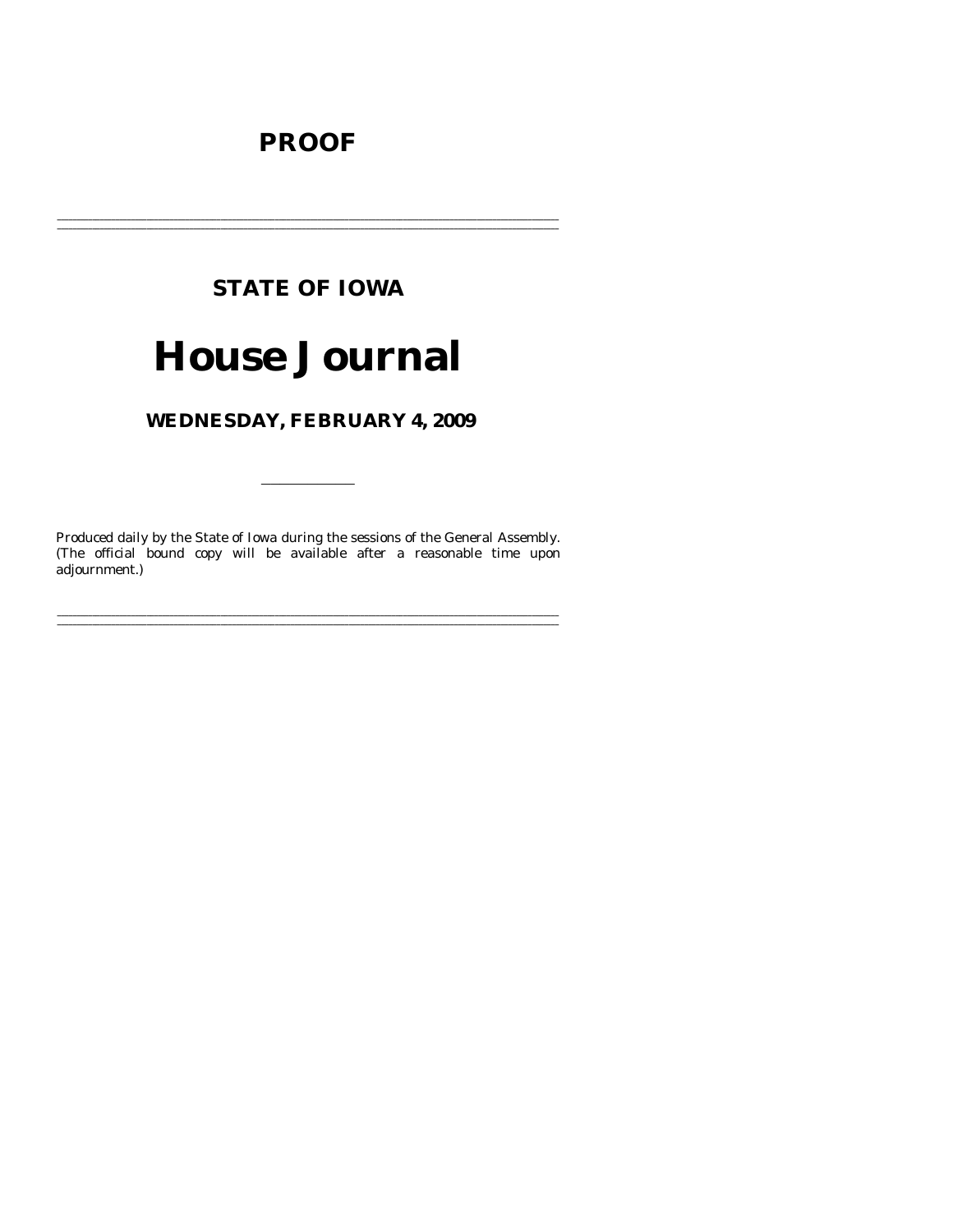# **JOURNAL OF THE HOUSE**

Twenty-fourth Calendar Day - Sixteenth Session Day

Hall of the House of Representatives Des Moines, Iowa, Wednesday, February 4, 2009

 The House met pursuant to adjournment at 9:15 a.m., Speaker Murphy in the chair.

 Prayer was offered by Reverend Mario Lara, pastor of the Life Bridge Christian Church, Carlisle. He was the guest of Representative Kent Sorenson from Warren County.

# PLEDGE OF ALLEGIANCE

 The Pledge of Allegiance was led by Nicole Pratt, House Page from Cedar Rapids.

The Journal of Tuesday, February 3, 2009 was approved.

# INTRODUCTION OF BILLS

**[House File 196](http://coolice.legis.state.ia.us/Cool-ICE/default.asp?Category=billinfo&Service=Billbook&frame=1&GA=83&hbill=HF196)**, by Baudler, a bill for an act relating to a peace officer carrying a weapon in court.

Read first time and referred to committee on **judiciary.** 

**[House File 197](http://coolice.legis.state.ia.us/Cool-ICE/default.asp?Category=billinfo&Service=Billbook&frame=1&GA=83&hbill=HF197)**, by committee on human resources, a bill for an act relating to child support enforcement including withholding of an employee's compensation by an employer for support of a child under a support order, the required establishment of a personal account for self-employed child support obligors, and protection of child support information, providing a penalty, and providing an effective date.

Read first time and placed on the **calendar.** 

**[House File 198](http://coolice.legis.state.ia.us/Cool-ICE/default.asp?Category=billinfo&Service=Billbook&frame=1&GA=83&hbill=HF198)**, by Roberts, a bill for an act imposing a moratorium on the issuance or relocation of licenses for gambling games and providing an effective date.

Read first time and referred to committee on **state government.**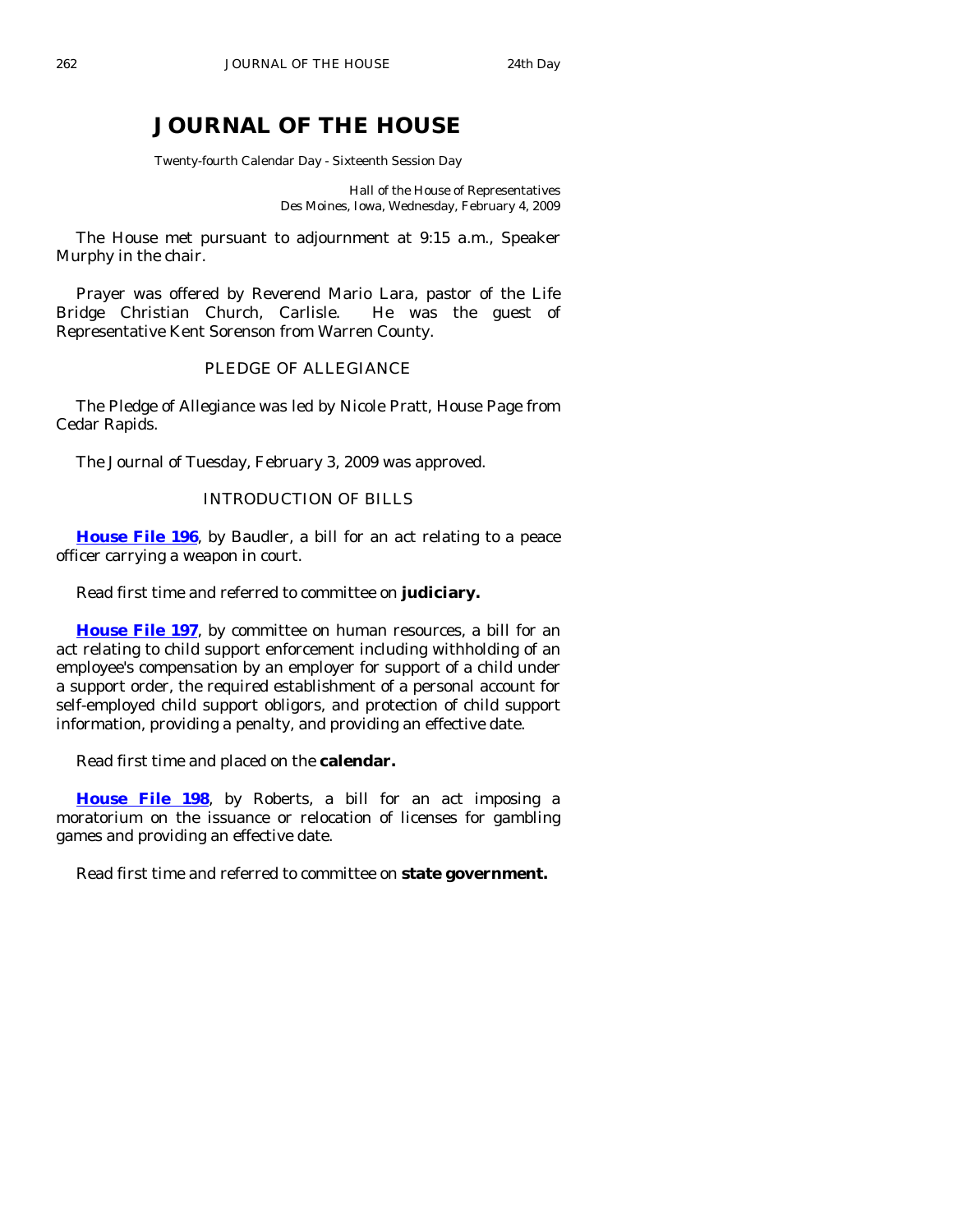**[House File 199](http://coolice.legis.state.ia.us/Cool-ICE/default.asp?Category=billinfo&Service=Billbook&frame=1&GA=83&hbill=HF199)**, by Reichert and H. Miller, a bill for an act requiring public schools and specified nonpublic schools to utilize environmentally sensitive cleaning and maintenance products in school facilities.

Read first time and referred to committee on **education.** 

# SPECIAL PRESENTATION

 Zirkelbach of Jones introduced to the House the honorable Paul Scherrman, former state representative from Dubuque County.

The House rose and expressed its welcome.

# [HOUSE FILE 95](http://coolice.legis.state.ia.us/Cool-ICE/default.asp?Category=billinfo&Service=Billbook&frame=1&GA=83&hbill=HF95) WITHDRAWN

 Schueller of Jackson asked and received unanimous consent to withdraw [House File 95](http://coolice.legis.state.ia.us/Cool-ICE/default.asp?Category=billinfo&Service=Billbook&frame=1&GA=83&hbill=HF95) from further consideration by the House.

 On motion by McCarthy of Polk, the House was recessed at 9:26 a.m., until 4:00 p.m.

#### AFTERNOON SESSION

The House reconvened at 4:12 p.m., Speaker Murphy in the chair.

#### MESSAGES FROM THE SENATE

The following messages were received from the Senate:

 Mr. Speaker: I am directed to inform your honorable body that the Senate has on February 4, 2009, passed the following bill in which the concurrence of the House is asked:

[Senate File 9,](http://coolice.legis.state.ia.us/Cool-ICE/default.asp?Category=billinfo&Service=Billbook&frame=1&GA=83&hbill=SF9) a bill for an act relating to the disposition of school property and providing an effective date.

 Also: That the Senate has on February 4, 2009, passed the following bill in which the concurrence of the House is asked:

[Senate File 50,](http://coolice.legis.state.ia.us/Cool-ICE/default.asp?Category=billinfo&Service=Billbook&frame=1&GA=83&hbill=SF50) a bill for an act relating to the payment of a salary or other compensation to a candidate's family member, and making a penalty applicable.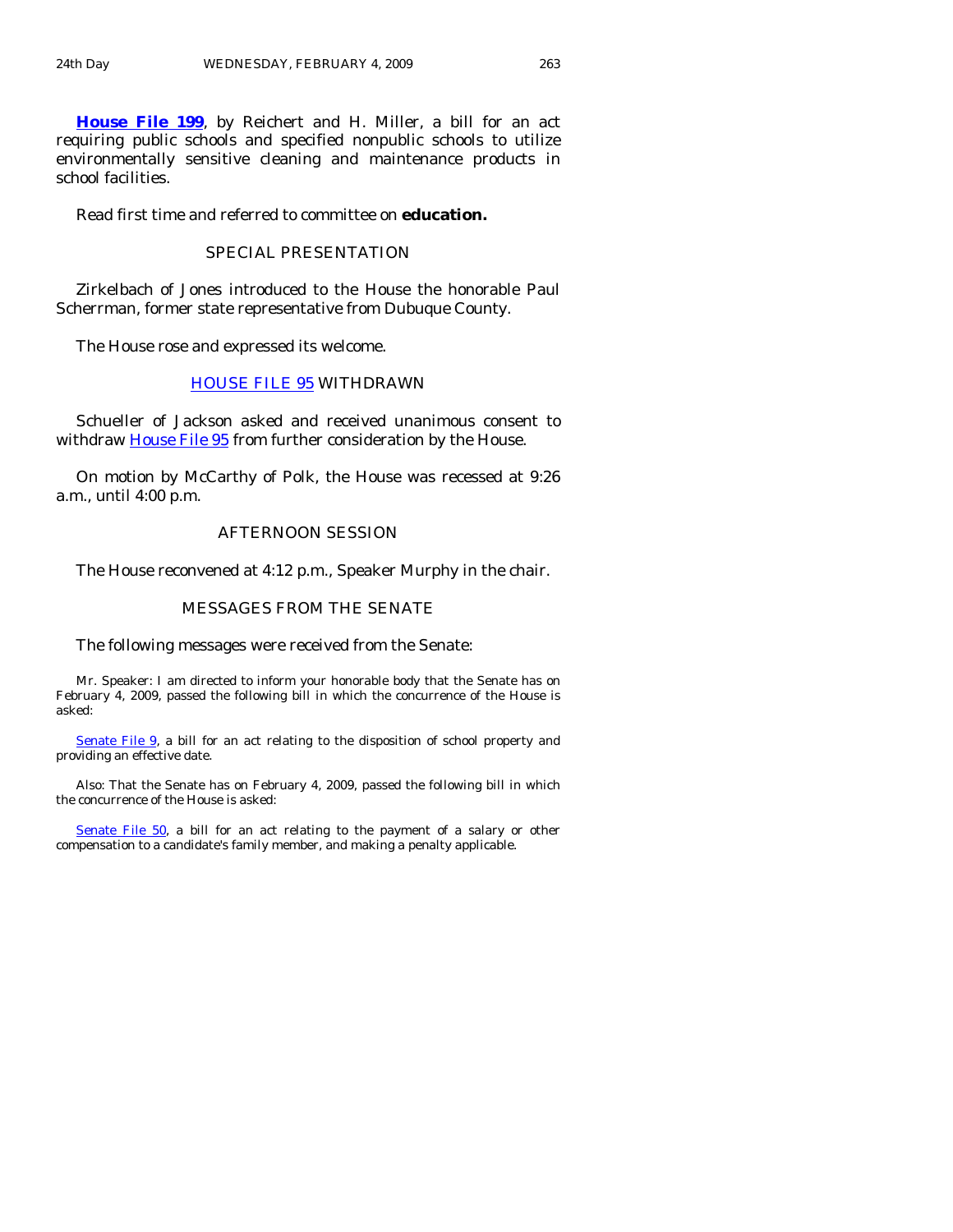Also: That the Senate has on February 4, 2009, passed the following bill in which the concurrence of the House is asked:

[Senate File 51](http://coolice.legis.state.ia.us/Cool-ICE/default.asp?Category=billinfo&Service=Billbook&frame=1&GA=83&hbill=SF51), a bill for an act relating to electronic filing of campaign finance disclosure statements and reports by certain political committees and providing an effective date.

 Also: That the Senate has on February 4, 2009, passed the following bill in which the concurrence of the House is asked:

[Senate File 52,](http://coolice.legis.state.ia.us/Cool-ICE/default.asp?Category=billinfo&Service=Billbook&frame=1&GA=83&hbill=SF52) a bill for an act relating to ethics regulations for the executive branch, legislative branch, and local officials and employees.

 Also: That the Senate has on February 4, 2009, adopted the following resolution in which the concurrence of the House is asked:

[Senate Concurrent Resolution 2,](http://coolice.legis.state.ia.us/Cool-ICE/default.asp?Category=billinfo&Service=Billbook&frame=1&GA=83&hbill=SCR2) a concurrent resolution relating to the compensation of chaplains, officers, and employees of the eighty-third general assembly.

MICHAEL E. MARSHALL, Secretary

## INTRODUCTION OF BILLS

**[House File 200](http://coolice.legis.state.ia.us/Cool-ICE/default.asp?Category=billinfo&Service=Billbook&frame=1&GA=83&hbill=HF200)**, by Kuhn, a bill for an act relating to filling vacancies in the office of United States senator.

Read first time and referred to committee on **state government.** 

**[House File 201](http://coolice.legis.state.ia.us/Cool-ICE/default.asp?Category=billinfo&Service=Billbook&frame=1&GA=83&hbill=HF201)**, by Reichert, a bill for an act providing for a property tax credit for certain apartment buildings and rental units meeting certification requirements for designation as a green building, making an appropriation, and including an effective and applicability date provision.

Read first time and referred to committee on **commerce.** 

**[House File 202](http://coolice.legis.state.ia.us/Cool-ICE/default.asp?Category=billinfo&Service=Billbook&frame=1&GA=83&hbill=HF202)**, by T. Olson, a bill for an act relating to the assignment of health care coverage and dental care coverage benefits.

Read first time and referred to committee on **commerce.** 

**[House File 203](http://coolice.legis.state.ia.us/Cool-ICE/default.asp?Category=billinfo&Service=Billbook&frame=1&GA=83&hbill=HF203)**, by Pettengill, a bill for an act providing for the allocation of moneys appropriated to the Iowa resources enhancement and protection fund.

Read first time and referred to committee on **natural resources.**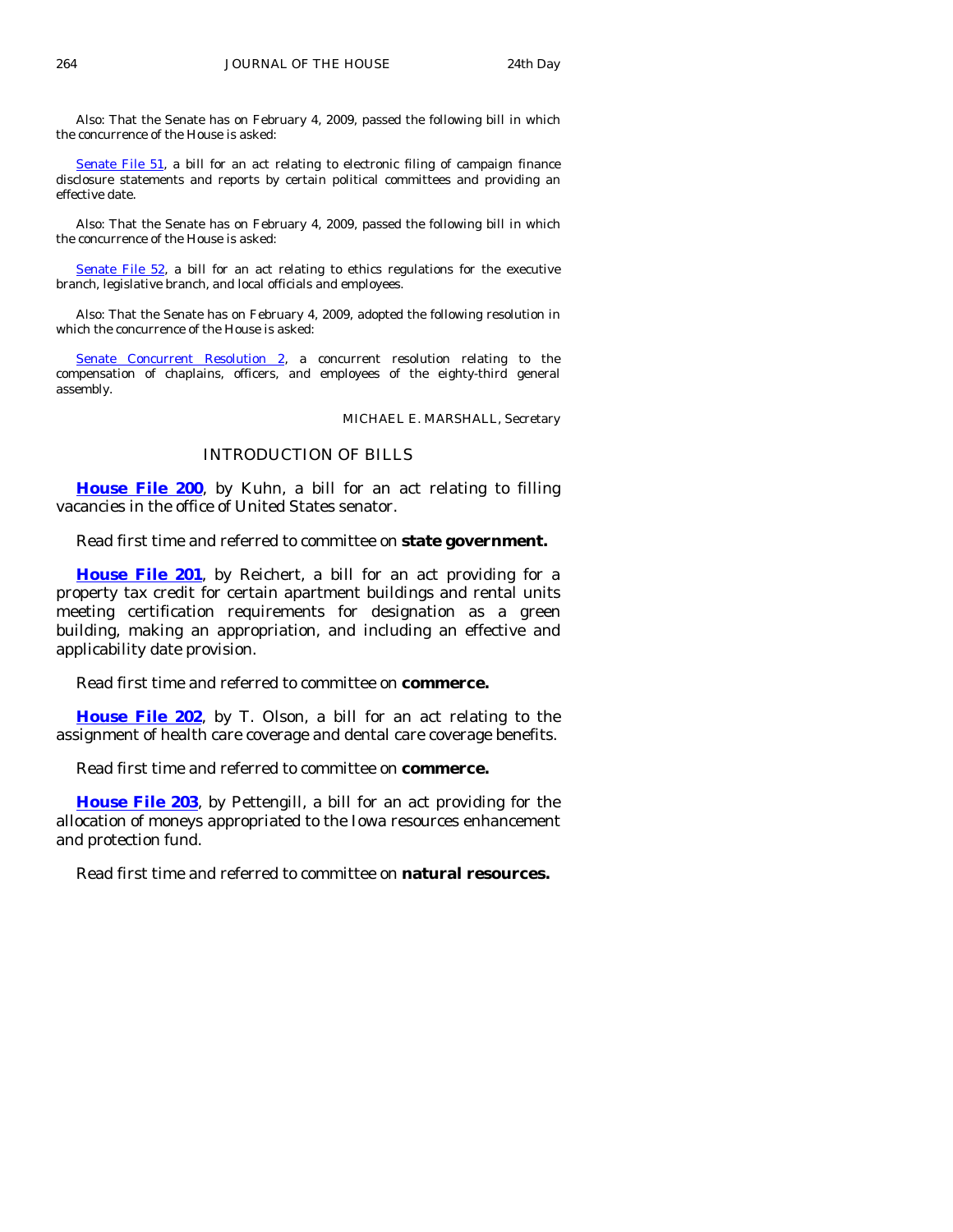**[House File 204](http://coolice.legis.state.ia.us/Cool-ICE/default.asp?Category=billinfo&Service=Billbook&frame=1&GA=83&hbill=HF204)**, by Pettengill, Schulte, Kaufmann, May, Drake, Windschitl, Sorenson, Lukan, Huseman, Koester, Upmeyer, Deyoe, Schultz, Soderberg, Struyk and De Boef, a bill for an act relating to a property assessment adjustment for certain elderly persons, providing a penalty, and including retroactive applicability date provisions.

Read first time and referred to committee on **ways and means.** 

**[House File 205](http://coolice.legis.state.ia.us/Cool-ICE/default.asp?Category=billinfo&Service=Billbook&frame=1&GA=83&hbill=HF205)**, by Paulsen, Wagner and Schulte, a bill for an act providing for the recall of elected officials of political subdivisions and providing a penalty.

Read first time and referred to committee on **state government.** 

**[House File 206](http://coolice.legis.state.ia.us/Cool-ICE/default.asp?Category=billinfo&Service=Billbook&frame=1&GA=83&hbill=HF206)**, by Rants, a bill for an act limiting the liability of an alcoholic beverage licensee or permittee for certain alcohol-related accidents resulting in death or injury to a third person.

Read first time and referred to committee on **judiciary.** 

**[House File 207](http://coolice.legis.state.ia.us/Cool-ICE/default.asp?Category=billinfo&Service=Billbook&frame=1&GA=83&hbill=HF207)**, by Lukan, a bill for an act providing for the issuance of any sex deer hunting licenses to certain older Iowans that may be used during both shotgun seasons.

Read first time and referred to committee on **natural resources.** 

**[House File 208](http://coolice.legis.state.ia.us/Cool-ICE/default.asp?Category=billinfo&Service=Billbook&frame=1&GA=83&hbill=HF208)**, by Rants, a bill for an act eliminating civil liability provisions for alcoholic beverage licensees or permittees.

Read first time and referred to committee on **judiciary.** 

**[House File 209](http://coolice.legis.state.ia.us/Cool-ICE/default.asp?Category=billinfo&Service=Billbook&frame=1&GA=83&hbill=HF209)**, by committee on judiciary, a bill for an act granting the civil rights commission additional subpoena power to investigate unfair or discriminatory practices and providing an effective date.

Read first time and placed on the **calendar.**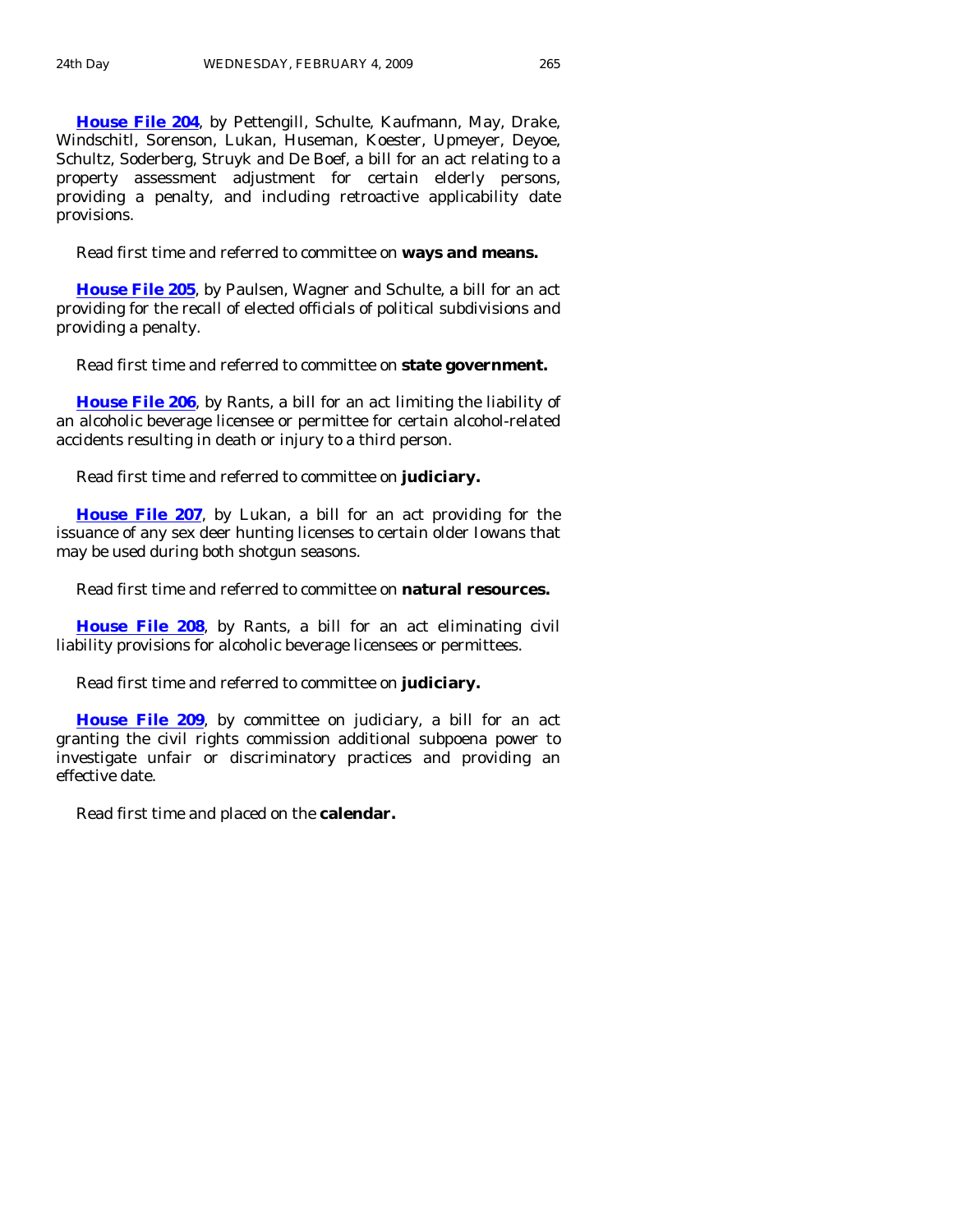# CERTIFICATES OF RECOGNITION

# MR. SPEAKER: The Chief Clerk of the House respectfully reports that certificates of recognition have been issued as follows.

## MARK W. BRANDSGARD Chief Clerk of the House

- 2009\1408 Doris Ludovissy, Edgewood For celebrating her 85th birthday.
- 2009\1409 Frederick Kann, Guttenberg For celebrating his 85th birthday.
- 2009\1410 Delos Sadewasser, Guttenberg For celebrating his  $80<sup>th</sup>$  birthday.
- $2009\backslash1411$  Dwayne Bahls, Elkader For celebrating his 80<sup>th</sup> birthday.
- 2009\1412 Willard Bareis, Monona For celebrating his 85th birthday.
- 2009\1413 Leon Burkle, Earlville For celebrating his  $85<sup>th</sup>$  birthday.
- 2009\1414 Lyle Fischer, Strawberry Point For celebrating his  $80<sup>th</sup>$  birthday.
- 2009\1415 Ethel Flack, Elgin For celebrating her 80<sup>th</sup> birthday.
- 2009\1416 Alfred Goldsmith, McGregor For celebrating his  $80<sup>th</sup>$  birthday.
- $2009\backslash1417$  Robert Paul, Edgewood For celebrating his  $90<sup>th</sup>$  birthday.
- 2009\1418 Arvin Elsbury, Strawberry Point For celebrating his 85th birthday.
- 2009\1419 Carlyle Kirkeberg, Monona For celebrating his 80th birthday.
- 2009\1420 Howard Weger, Strawberry Point For celebrating his 85th birthday.
- 2009\1421 Frances Ostlund, Mason City For celebrating her 85<sup>th</sup> birthday.
- 2009\1422 Jovita Perez, Mason City For celebrating her 80th birthday.
- 2009\1423 Cletus Heffern, Mason City For celebrating his  $85<sup>th</sup>$  birthday.
- 2009\1424 Donna Martin, Mason City For celebrating her 80th birthday.
- 2009\1425 Gladys Shipman, Mason City For celebrating her 90<sup>th</sup> birthday.
- 2009\1426 Ralph Lockwood, Mason City For celebrating his 80<sup>th</sup> birthday.
- 2009\1427 Herman Nannenga, Mason City For celebrating his 85th birthday.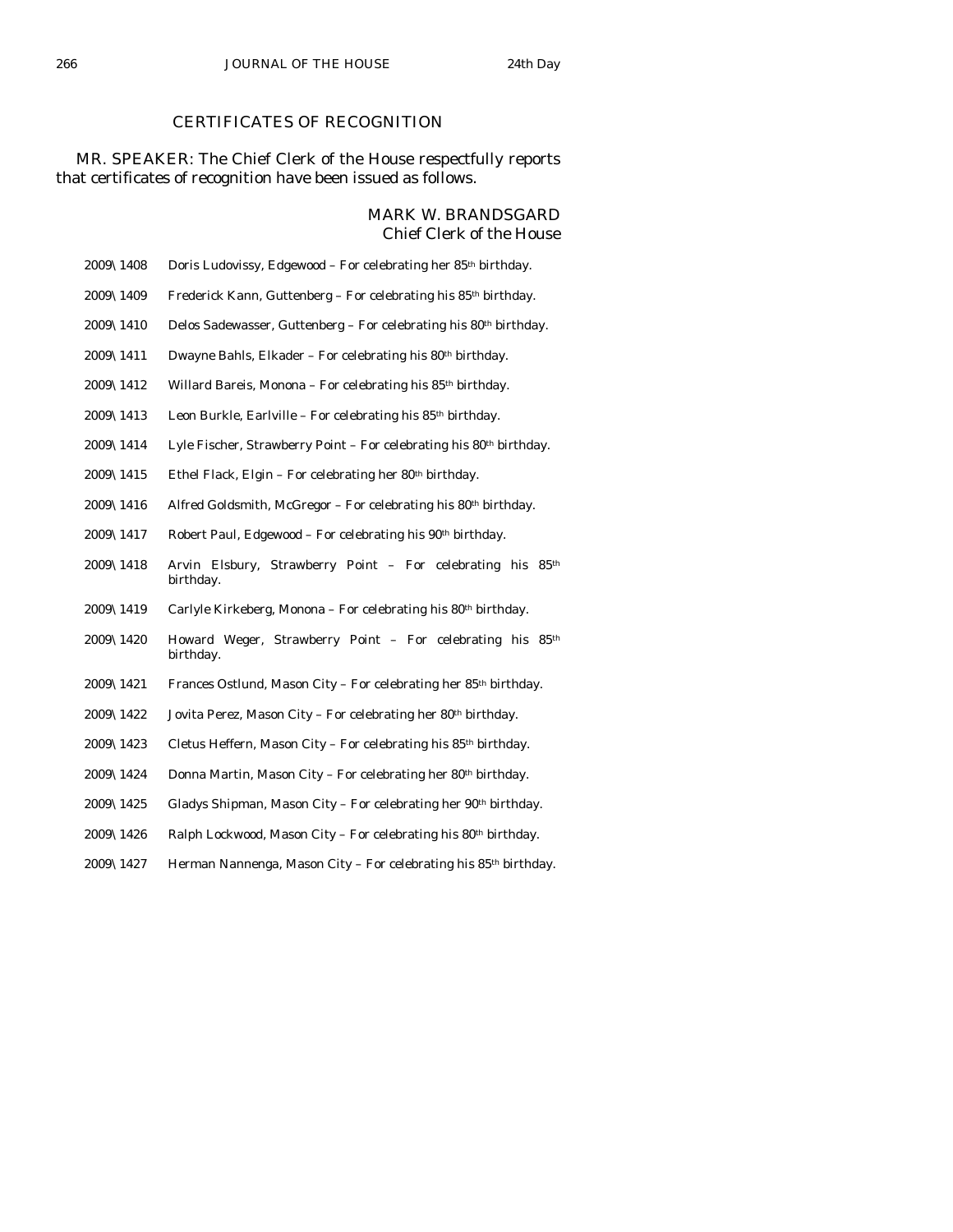| 2009\1428 | Claudia Rye, Mason City - For celebrating her 85th birthday.                   |
|-----------|--------------------------------------------------------------------------------|
| 2009\1429 | Beverly McClung, Mason City - For celebrating her 75th birthday.               |
| 2009\1430 | Ruth Kelck, Mason City - For celebrating her 75 <sup>th</sup> birthday.        |
| 2009\1431 | Lavonne Olson, Mason City - For celebrating her 75 <sup>th</sup> birthday.     |
| 2009\1432 | Esther Wheeler, Mason City – For celebrating her 85 <sup>th</sup> birthday.    |
| 2009\1433 | Alice Lomen, Mason City - For celebrating her 80th birthday.                   |
| 2009\1434 | Buelah Williamson, Mason City - For celebrating her 85 <sup>th</sup> birthday. |
| 2009\1435 | Phyllis Henaman, Mason City - For celebrating her 80th birthday.               |
| 2009\1436 | Ruth Trudo, Mason City - For celebrating her 85 <sup>th</sup> birthday.        |
| 2009\1437 | Joann Harrer, Mason City - For celebrating her 80th birthday.                  |
| 2009\1438 | Kathryn Morse, Mason City - For celebrating her 80th birthday.                 |
| 2009\1439 | Myrtle Tapps, Mason City - For celebrating her 85th birthday.                  |
| 2009\1440 | Theresa Weaver, Mason City - For celebrating her 85th birthday.                |
| 2009\1441 | Ardith Carolus, Mason City - For celebrating her 75 <sup>th</sup> birthday.    |
| 2009\1442 | Jo Papantonis, Mason City - For celebrating her 75 <sup>th</sup> birthday.     |
| 2009\1443 | Paul Hoye, Mason City – For celebrating his 85 <sup>th</sup> birthday.         |
| 2009\1444 | Evelyn Wicker, Mason City – For celebrating her 75 <sup>th</sup> birthday.     |
| 2009\1445 | Walter Behrens, Mount Vernon - For celebrating his 85 <sup>th</sup> birthday.  |
| 2009\1446 | Ronald Calvert, Cedar Rapids - For celebrating his 75th birthday.              |
| 2009\1447 | Ruth Dorrington, Cedar Rapids - For celebrating her 90th birthday.             |
| 2009\1448 | Dorothy Summy, Cedar Rapids - For celebrating her 80th birthday.               |
| 2009\1449 | Donald Caspers, Cedar Rapids - For celebrating his 85th birthday.              |
| 2009\1450 | Roland Schneider, Cedar Rapids - For celebrating his 80th birthday.            |

- 2009\1451 George Riser, Cedar Rapids For celebrating his  $85<sup>th</sup>$  birthday.
- 2009\1452 Richard Spurlock, Cedar Rapids For celebrating his 80<sup>th</sup> birthday.
- 2009\1453 Ralph Berstler, Cedar Rapids For celebrating his 80<sup>th</sup> birthday.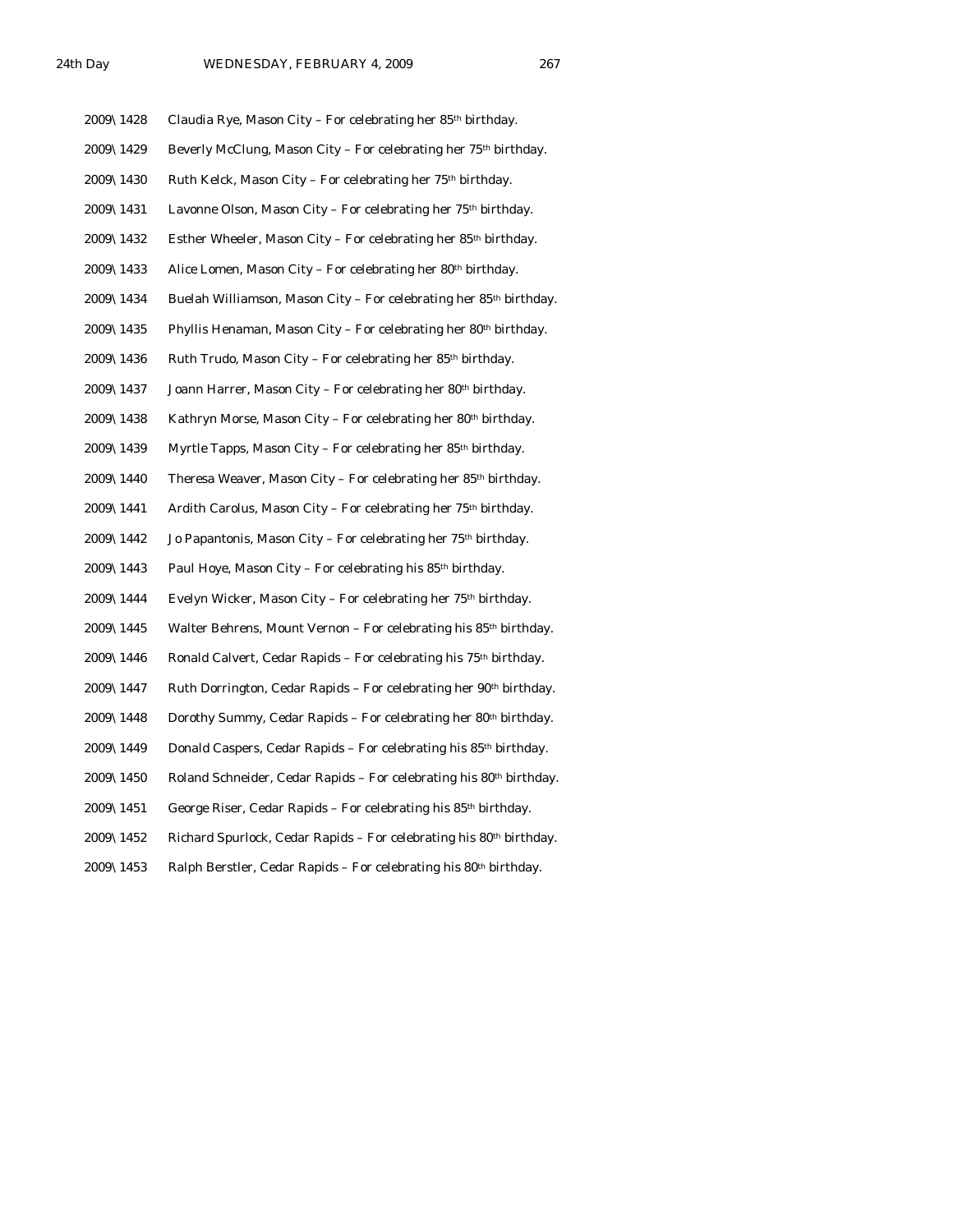- 2009\1454 Milo Rehak, Cedar Rapids For celebrating his  $85<sup>th</sup>$  birthday.
- 2009\1455 Helen Kupka, Cedar Rapids For celebrating her 80<sup>th</sup> birthday.
- 2009\1456 Jean Reynolds, Sioux City For celebrating her 75th birthday.
- 2009\1457 Robert Perrin, Sioux City For celebrating his  $75<sup>th</sup>$  birthday.
- 2009\1458 Gerrit Uitdeflesch, Sioux City For celebrating his  $75<sup>th</sup>$  birthday.
- 2009\1459 Martha Glaser, Sioux City For celebrating her 90<sup>th</sup> birthday.
- 2009\1460 Ruth Ketelsen, Sioux City For celebrating her  $90<sup>th</sup>$  birthday.
- 2009\1461 Lavonne Harwood, Sioux City For celebrating her 75th birthday.
- 2009\1462 Josephine Nyden, Sioux City For celebrating her 80th birthday.
- 2009\1463 Abe Polaykoff, Sioux City For celebrating his  $85<sup>th</sup>$  birthday.
- 2009\1464 David Sterling, Sioux City For celebrating his 80<sup>th</sup> birthday.
- 2009\1465 Joan Krenz, Sioux City For celebrating her 80<sup>th</sup> birthday.
- 2009\1466 Leonard Sandman, Sioux City For celebrating his 85<sup>th</sup> birthday.
- $2009\backslash1467$  Norbert Kruckenberg, Lowden For celebrating his 80<sup>th</sup> birthday.
- 2009\1468 Casey and Luella Smit, Boyden For celebrating their  $60<sup>th</sup>$  wedding anniversary.
- 2009\1469 Bernice Wulf, Davenport For celebrating her 90<sup>th</sup> birthday.
- 2009\1470 Margaret Siefken, Burlington For celebrating her 91st birthday.
- $2009\backslash1471$  Dan and Doris Kelley, Danville For celebrating their 60<sup>th</sup> wedding anniversary.
- 2009\1472 Howard "Pat" Weber, Morning Sun For recognition for receiving the Warren Coleman Honorary Award issued by the Iowa Lions Foundation.
- 2009\1473 Eva Sewell, Columbus Junction For celebrating her 85<sup>th</sup> birthday.
- 2009\1474 Lyle and Letha Armstrong, Griswold For celebrating their 75th wedding anniversary.
- 2009\1475 Vic Wunder, Avoca For celebrating his  $90<sup>th</sup>$  birthday.
- 2009\1476 Archie and Adeline Caddell, Harlan For celebrating their 72nd wedding anniversary.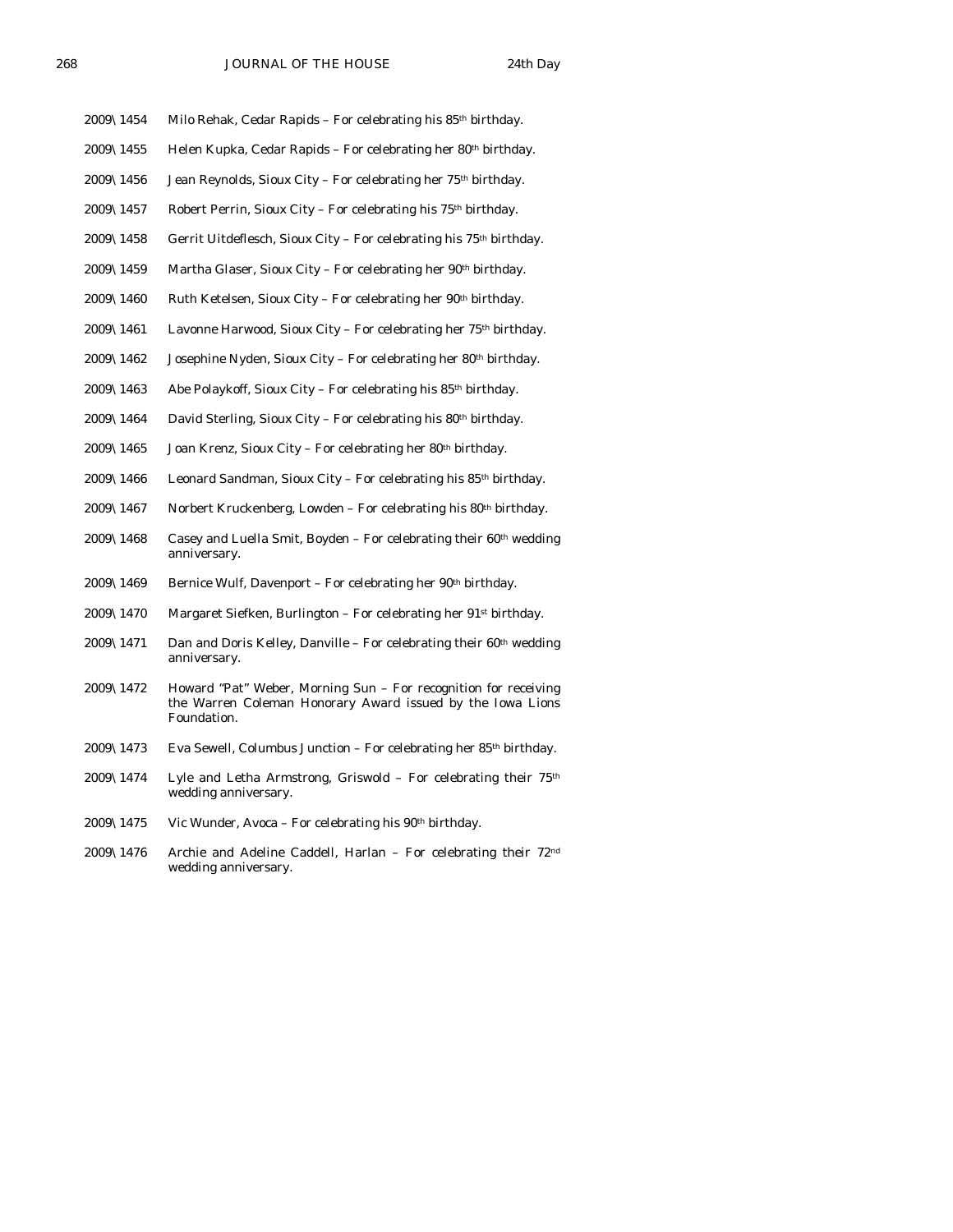- 2009 $\setminus$ 1477 Helen Houlton, Ireton For celebrating her 90<sup>th</sup> birthday.
- 2009\1478 Henry and Hattie Kleinhesselink, Orange City For celebrating their 70<sup>th</sup> wedding anniversary.
- 2009\1479 Duane Nachtigal, Little Rock For celebrating his 75th birthday.
- 2009\1480 David Jacobsma, Doon For celebrating his 75th birthday.
- 2009\1481 Tunis Cleveringa, Sioux City For celebrating his  $80<sup>th</sup>$  birthday.
- 2009\1482 Dorman Koel, Rock Rapids For celebrating his  $80<sup>th</sup>$  birthday.
- 2009\1483 Miyo Skidmore, Rock Rapids For celebrating her  $80<sup>th</sup>$  birthday.
- 2009\1484 Antonia Van De Stroet, Rock Valley For celebrating her 80th birthday.
- $2009\backslash1485$  Merle Van Roekel, Rock Rapids For celebrating his 85<sup>th</sup> birthday.
- 2009\1486 William Lupkes, Rock Rapids For celebrating his  $85<sup>th</sup>$  birthday.
- 2009\1487 John Winter, George For celebrating his 85th birthday.
- 2009\1488 Bernadine Kammrad-Hulsing, Sheffield For celebrating her 80th birthday.
- 2009\1489 Dale and Wilma Mensen, Dyersville For celebrating their  $50<sup>th</sup>$ wedding anniversary.
- 2009\1490 Jim and Shirley Miller, Fontanelle For celebrating their 50th wedding anniversary.
- 2009\1491 William and Lolla Faye Lambert, Grand Mound For celebrating their 65th wedding anniversary.
- 2009\1492 Bill and Ruth Hanesworth, DeWitt For celebrating their  $50<sup>th</sup>$ wedding anniversary.
- 2009\1493 Arlene E. Holst, DeWitt For celebrating her 80<sup>th</sup> birthday.
- $2009\backslash1494$  Jay and Joan Kolker, Dubuque For celebrating their 50<sup>th</sup> wedding anniversary.
- 2009\1495 Robin Kennicker, Dubuque For recognition for being selected for the 2009 All Iowa Academic Team.
- 2009\1496 Lurleen Ambrosy, Dubuque For recognition for her lifesaving measures in saving the life of Roger Nemmers.
- 2009\1497 Amy Hawkins, Dubuque For recognition for her lifesaving measures in saving the life of Roger Nemmers.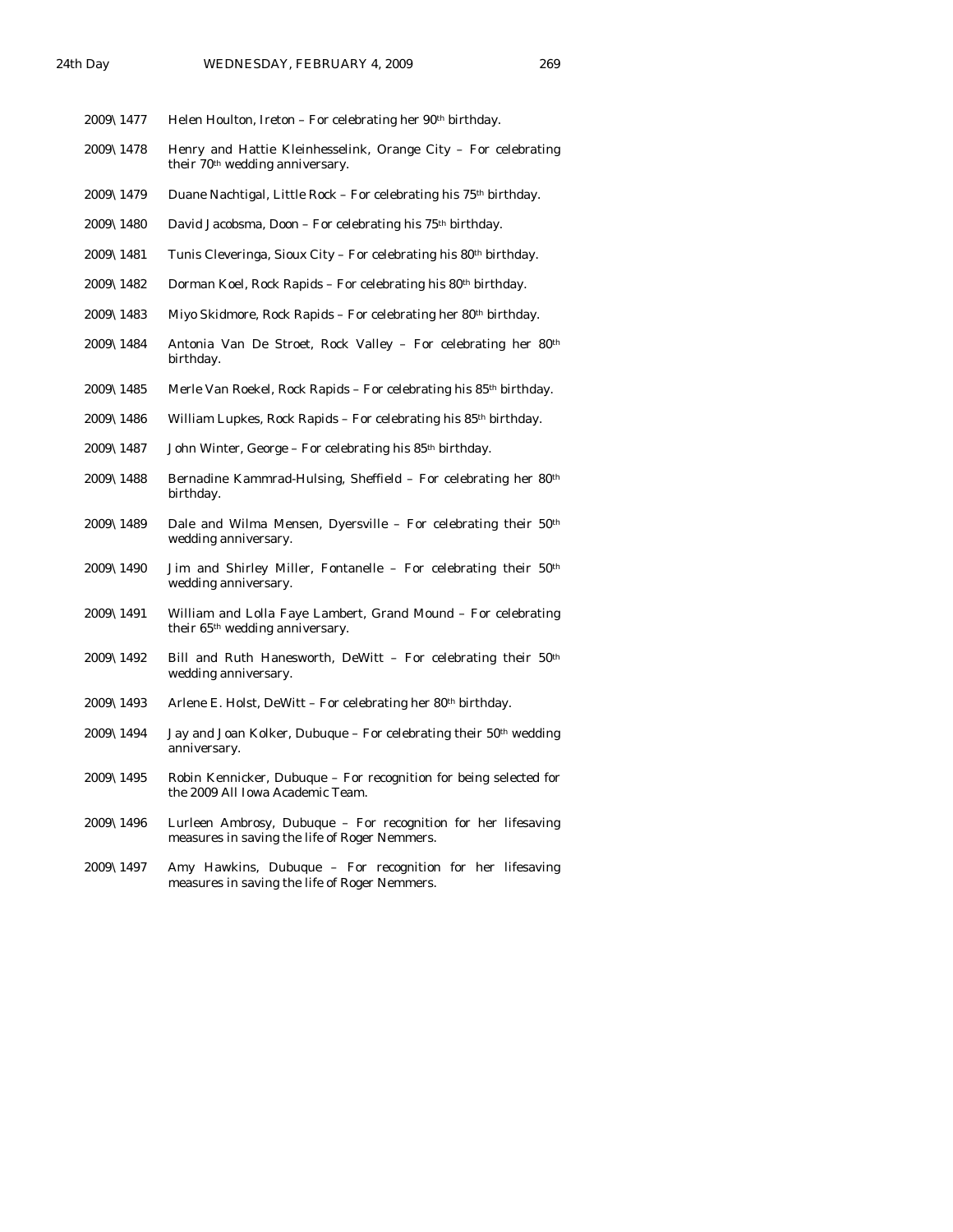| $2009\backslash1498$  | Roger Nemmers, Dubuque – For celebrating his $80th$ birthday.                                                                                 |
|-----------------------|-----------------------------------------------------------------------------------------------------------------------------------------------|
| $2009 \& 1499$        | Edward and Dorothy Ironside, Marion – For celebrating their $60th$<br>wedding anniversary.                                                    |
| $2009 \& 1500$        | David and Barbara Gearhart, Dundee - For celebrating their 50th<br>wedding anniversary.                                                       |
| $2009\backslash 1501$ | Rebecca Margaret Dolan, Strawberry Point – For recognition for<br>attaining the Girl Scout Gold Award, the highest award in Girl<br>Scouting. |
| $2009\backslash1502$  | David and Delores Kerkhoff, Dedham - For celebrating their 50 <sup>th</sup><br>wedding anniversary.                                           |
| $2009\backslash1503$  | Frances Cortner, Audubon – For celebrating her 90 <sup>th</sup> birthday.                                                                     |
| $2009\backslash1504$  | Wayne Christgau, Clear Lake – For recognition for being inducted<br>into the Iowa RockNRoll Music Association Hall of Fame.                   |
| $2009\backslash1505$  | Ila Hebel, Audubon – For celebrating her 80 <sup>th</sup> birthday.                                                                           |
| $2009\backslash1506$  | John G. Van Wyk, Leighton – For celebrating his 80 <sup>th</sup> birthday.                                                                    |
| $2009\backslash 1507$ | Zachary Gaul, Le Mars - For recognition for attaining the rank of<br>Eagle Scout, the highest rank in the Boy Scouts of America.              |

2009\1508 Verlee Williams, Grandview – For celebrating her 85<sup>th</sup> birthday.

SUBCOMMITTEE ASSIGNMENT

#### **[House File 165](http://coolice.legis.state.ia.us/Cool-ICE/default.asp?Category=billinfo&Service=Billbook&frame=1&GA=83&hbill=HF165)**

Human Resources: Smith, Chair; Baudler and Hunter.

#### HOUSE STUDY BILL SUBCOMMITTEE ASSIGNMENTS

#### **[House Study Bill 107](http://coolice.legis.state.ia.us/Cool-ICE/default.asp?Category=billinfo&Service=Billbook&frame=1&GA=83&hbill=HSB107)**

Local Government: Kressig, Chair; D. Olson and Sorenson.

#### **[House Study Bill 117](http://coolice.legis.state.ia.us/Cool-ICE/default.asp?Category=billinfo&Service=Billbook&frame=1&GA=83&hbill=HSB117)**

Agriculture: Wenthe, Chair; H. Miller and Struyk.

#### **[House Study Bill 120](http://coolice.legis.state.ia.us/Cool-ICE/default.asp?Category=billinfo&Service=Billbook&frame=1&GA=83&hbill=HSB120)**

State Government: T. Taylor, Chair; Drake and Quick.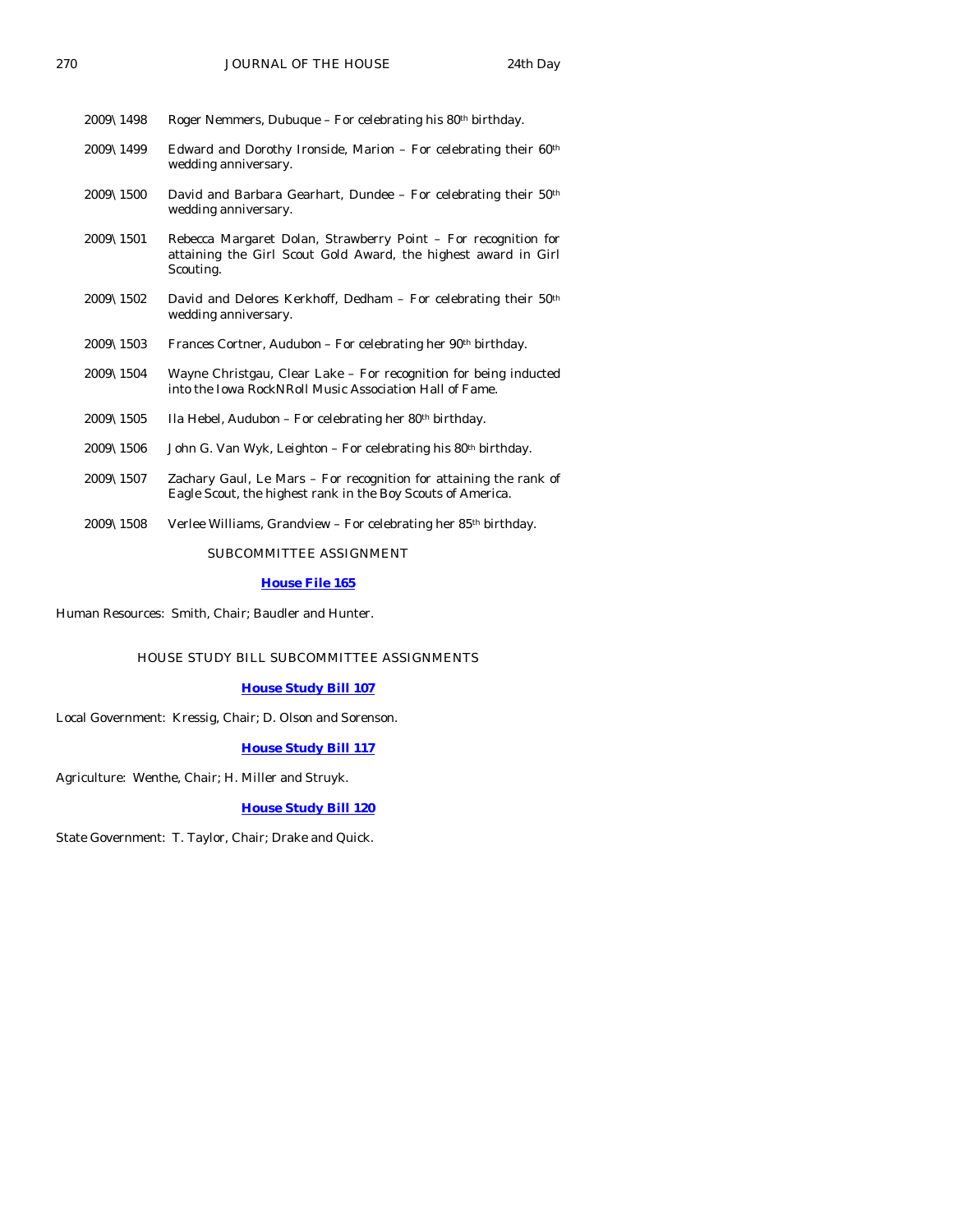#### **[House Study Bill 129](http://coolice.legis.state.ia.us/Cool-ICE/default.asp?Category=billinfo&Service=Billbook&frame=1&GA=83&hbill=HSB129)**

Veterans Affairs: Thomas, Chair; Kearns and Sweeney.

#### **[House Study Bill 130](http://coolice.legis.state.ia.us/Cool-ICE/default.asp?Category=billinfo&Service=Billbook&frame=1&GA=83&hbill=HSB130)**

Veterans Affairs: Windschitl, Chair; Bailey and Bukta.

#### **[House Study Bill 131](http://coolice.legis.state.ia.us/Cool-ICE/default.asp?Category=billinfo&Service=Billbook&frame=1&GA=83&hbill=HSB131)**

State Government: Gaskill, Chair; Struyk and Willems.

#### **[House Study Bill 132](http://coolice.legis.state.ia.us/Cool-ICE/default.asp?Category=billinfo&Service=Billbook&frame=1&GA=83&hbill=HSB132)**

Human Resources: T. Olson, Chair; Heaton and Thede.

#### **[House Study Bill 133](http://coolice.legis.state.ia.us/Cool-ICE/default.asp?Category=billinfo&Service=Billbook&frame=1&GA=83&hbill=HSB133)**

State Government: Gaskill, Chair; Mascher and Roberts.

#### **[House Study Bill 134](http://coolice.legis.state.ia.us/Cool-ICE/default.asp?Category=billinfo&Service=Billbook&frame=1&GA=83&hbill=HSB134)**

Economic Growth: Steckman, Chair; Kelley and Sorenson.

#### **[House Study Bill 135](http://coolice.legis.state.ia.us/Cool-ICE/default.asp?Category=billinfo&Service=Billbook&frame=1&GA=83&hbill=HSB135)**

Economic Growth: Ford, Chair; Forristall and Jacoby.

# **[House Study Bill 136](http://coolice.legis.state.ia.us/Cool-ICE/default.asp?Category=billinfo&Service=Billbook&frame=1&GA=83&hbill=HSB136)**

Natural Resources: Bell, Chair; Arnold, Beard, Deyoe and Whitaker.

#### **[House Study Bill 137](http://coolice.legis.state.ia.us/Cool-ICE/default.asp?Category=billinfo&Service=Billbook&frame=1&GA=83&hbill=HSB137)**

Commerce: Bailey, Chair; Helland and Shomshor.

#### **[House Study Bill 138](http://coolice.legis.state.ia.us/Cool-ICE/default.asp?Category=billinfo&Service=Billbook&frame=1&GA=83&hbill=HSB138)**

State Government: Willems, Chair; Gaskill and Roberts.

#### **[House Study Bill 139](http://coolice.legis.state.ia.us/Cool-ICE/default.asp?Category=billinfo&Service=Billbook&frame=1&GA=83&hbill=HSB139)**

Judiciary: Swaim, Chair; Kaufmann and Palmer.

#### **[House Study Bill 140](http://coolice.legis.state.ia.us/Cool-ICE/default.asp?Category=billinfo&Service=Billbook&frame=1&GA=83&hbill=HSB140)**

State Government: Gaskill, Chair; Koester and Willems.

#### **[House Study Bill 141](http://coolice.legis.state.ia.us/Cool-ICE/default.asp?Category=billinfo&Service=Billbook&frame=1&GA=83&hbill=HSB141)**

Commerce: Kressig, Chair; D. Olson and Struyk.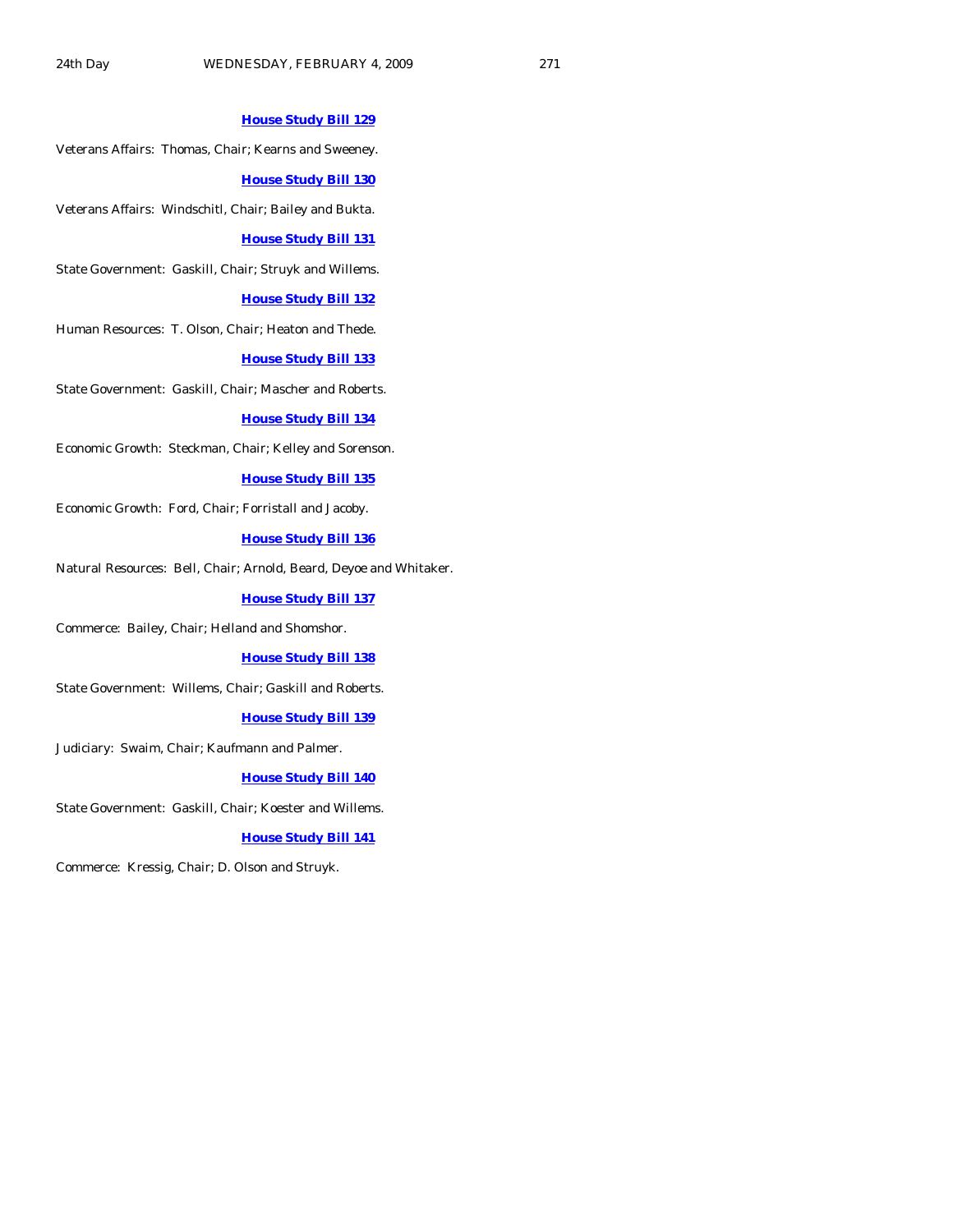# **[House Study Bill 142](http://coolice.legis.state.ia.us/Cool-ICE/default.asp?Category=billinfo&Service=Billbook&frame=1&GA=83&hbill=HSB142)**

Commerce: D. Olson, Chair; Jacoby and Sorenson.

#### **[House Study Bill 143](http://coolice.legis.state.ia.us/Cool-ICE/default.asp?Category=billinfo&Service=Billbook&frame=1&GA=83&hbill=HSB143)**

Agriculture: Marek, Chair; Bailey, Bell, Dolecheck and Drake.

# HOUSE STUDY BILL COMMITTEE ASSIGNMENTS

# **[H.S.B. 145](http://coolice.legis.state.ia.us/Cool-ICE/default.asp?Category=billinfo&Service=Billbook&frame=1&GA=83&hbill=HSB145) Administration and Rules**

Relating to permanent rules of the House for the Eighty-third General Assembly.

# **[H.S.B. 146](http://coolice.legis.state.ia.us/Cool-ICE/default.asp?Category=billinfo&Service=Billbook&frame=1&GA=83&hbill=HSB146) Human Resources**

Relating to the department of elder affairs and services provided to older Iowans.

# **[H.S.B. 147](http://coolice.legis.state.ia.us/Cool-ICE/default.asp?Category=billinfo&Service=Billbook&frame=1&GA=83&hbill=HSB147) Human Resources**

Relating to a quality assurance assessment program, nursing facility reimbursements, and providing monetary penalties, contingencies, and retroactive and other effective dates.

# **[H.S.B. 148](http://coolice.legis.state.ia.us/Cool-ICE/default.asp?Category=billinfo&Service=Billbook&frame=1&GA=83&hbill=HSB148) Agriculture**

Relating to the agricultural development authority, by providing for the reporting of its operations.

# COMMITTEE RECOMMENDATION

 MR. SPEAKER: The Chief Clerk of the House respectfully reports that the following committee recommendation has been received and is on file in the office of the Chief Clerk.

> MARK W. BRANDSGARD Chief Clerk of the House